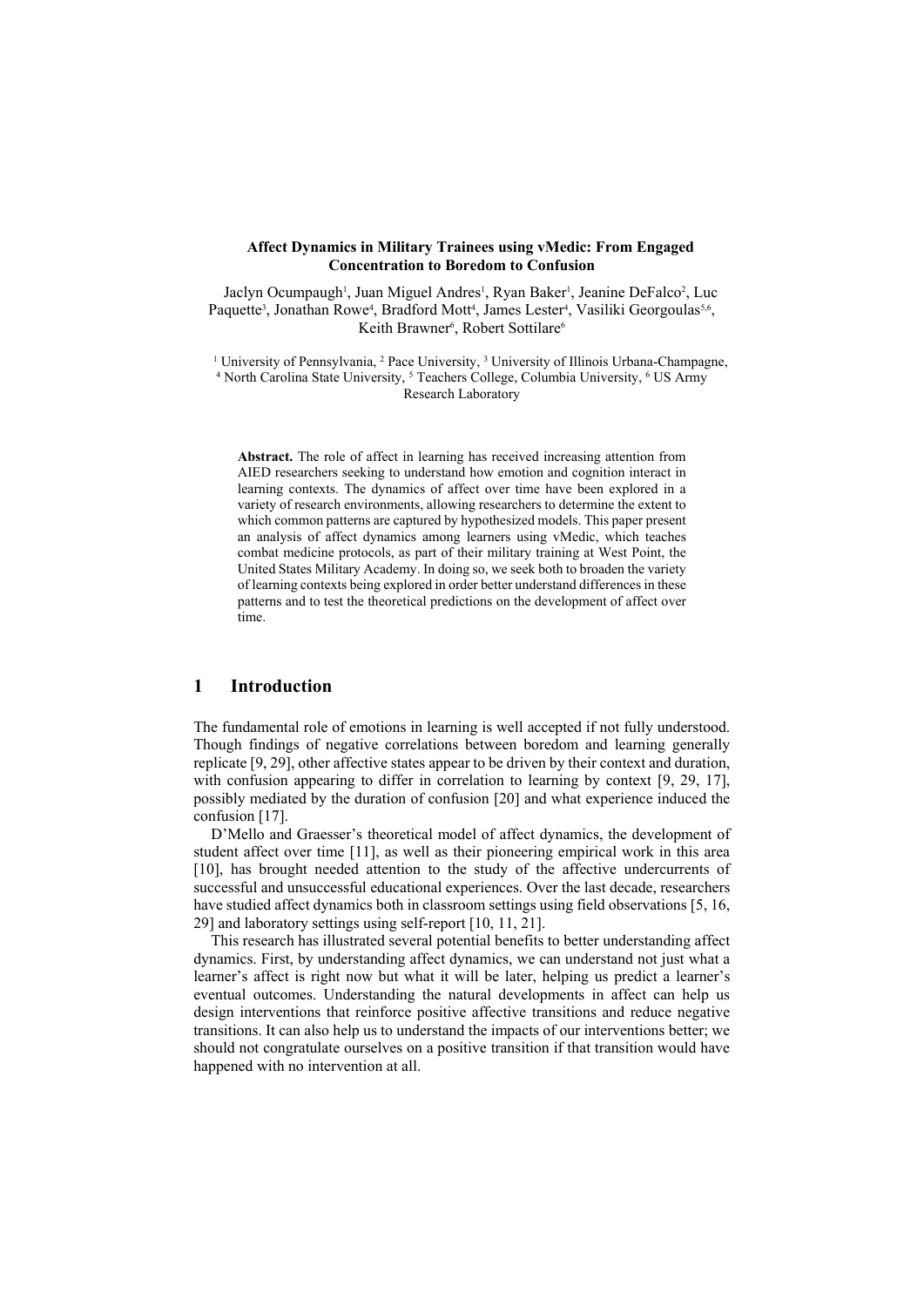However, in order to achieve a theoretical model of affective pathways that will be of broad use, it is important that this data used to inform these models reflects the diverse learning experiences of different learners and different learning contexts (including what learning system is being used). Understanding how affect dynamics vary – and are influenced by – different populations and contexts could be important to fully understanding the processes around affect dynamics. We already know, for instance, that the same affective state can manifest differently in behavioral terms between populations [23]. This current study investigates affect transitions, using data from *in situ* observations of learner affect, among US military cadets using vMedic, a game-based virtual environment that provides training in combat field medicine, representing a different population, domain, and type of interaction than in previous work on affect dynamics. Affective states observed included boredom, confusion, engaged concentration (flow), frustration, surprise and anxiety.

# **2 Previous Research**

### **2.1 Cognitive-Affective Learning**

Researchers have long hypothesized a set of basic emotions (e.g., happiness, sadness, anger, disgust, fear, and surprise, [14]), but, as Table 1 summarizes, those working in

**Table 1.** Affective states studied in previous research on affect dynamics in online learning environments. Categories considered in the current study are highlighted in gray.

|             | Graesser, 2012<br>D'Mello & | D'Mello et al.,<br>2009 | McQuiggan et al.,<br>2010 | Andres & Rodrigo<br>2014 | Guia et al., 2011 | Rodrigo, 2011 | Rodrigo et al.,<br>2009 | Rodrigo et al.,<br>2010 | Bosch & D'Mello,<br>2013 | Baker et al., 2010 |
|-------------|-----------------------------|-------------------------|---------------------------|--------------------------|-------------------|---------------|-------------------------|-------------------------|--------------------------|--------------------|
| Anger       |                             | $\mathbf x$             | $\mathbf x$               |                          |                   |               |                         |                         |                          |                    |
| Anxiety     |                             | $\mathbf X$             | $\mathbf X$               |                          |                   |               |                         |                         |                          |                    |
| Boredom     | $\mathbf X$                 | $\mathbf X$             | $\mathbf X$               | $\mathbf X$              | $\mathbf X$       | $\mathbf X$   | $\mathbf X$             | $\mathbf X$             | $\mathbf X$              | $\mathbf X$        |
| Confusion   | $\mathbf X$                 | $\mathbf X$             | $\mathbf X$               | $\mathbf X$              | $\mathbf X$       | $\mathbf X$   | $\mathbf X$             | $\mathbf X$             | $\mathbf X$              | $\mathbf X$        |
| Curiosity   |                             | $\mathbf x$             |                           |                          |                   |               |                         |                         |                          | X                  |
| Delight     | $\mathbf x$                 |                         |                           | X                        | $\mathbf X$       | X             | $\mathbf x$             | $\mathbf x$             |                          |                    |
| Disgust     |                             | $\mathbf x$             |                           |                          |                   |               |                         |                         |                          |                    |
| Eureeka     |                             | $\mathbf x$             |                           |                          |                   |               |                         |                         |                          |                    |
| Excitement  |                             |                         | X                         |                          |                   |               |                         |                         |                          |                    |
| Fear        |                             |                         | $\mathbf x$               |                          |                   |               |                         |                         |                          |                    |
| Flow        | $\mathbf{x}$                |                         | $\mathbf X$               | $\mathbf X$              | $\mathbf X$       | $\mathbf X$   | $\mathbf X$             | $\mathbf X$             | $\mathbf X$              | $\mathbf X$        |
| Frustration | $\mathbf X$                 | $\mathbf X$             | $\mathbf X$               | $\mathbf X$              | $\mathbf X$       | $\mathbf X$   | $\mathbf X$             |                         | $\mathbf X$              | $\mathbf X$        |
| Happiness   |                             | $\mathbf x$             |                           |                          |                   |               |                         |                         |                          |                    |
| Neutral     |                             | $\mathbf x$             |                           |                          | $\mathbf X$       | $\mathbf x$   | X                       | $\mathbf x$             |                          |                    |
| Sadness     |                             | X                       | X                         |                          |                   |               |                         |                         |                          |                    |
| Surprise    | $\mathbf X$                 | $\mathbf X$             |                           | $\mathbf X$              | $\mathbf X$       | $\mathbf X$   | $\mathbf X$             |                         |                          | $\mathbf X$        |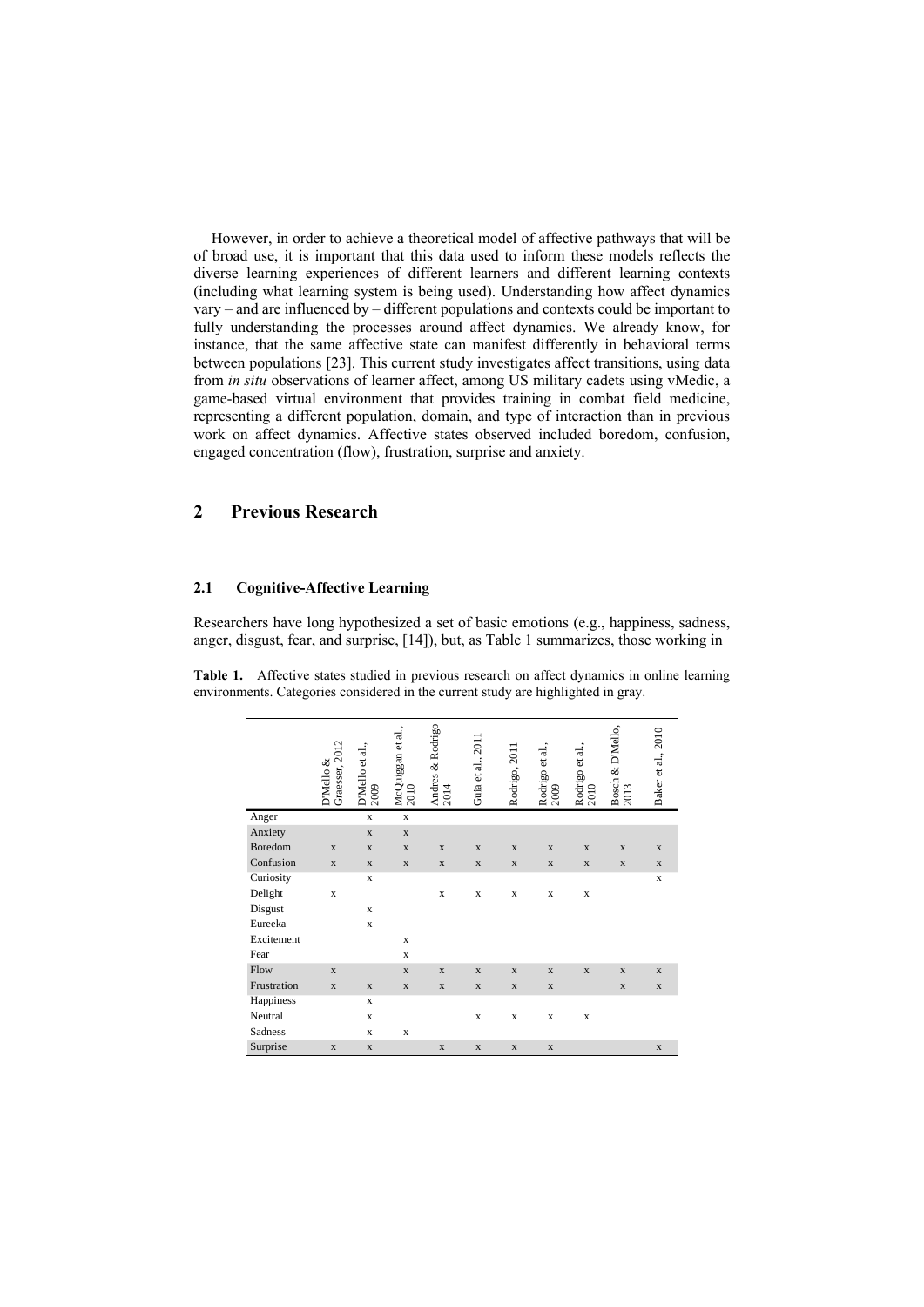education domains typically focus on cognitive/affective states more common to learning contexts and thought to correlate to learning outcomes (e.g., [18]). These typically include boredom, confusion, engaged concentration (the affective state related to Csikszentmihalyi's construct of flow [8]), delight, and frustration, but may also include a range of other states (e.g., [12, 21]).

#### **2.2 Affect Dynamics**

One of the more prominent theories about the temporal dynamics of affect is D'Mello & Graesser's [11] hypothesized model of affect dynamics for learning (shown in Figure 1 and summarized in Table 2). Based largely on Pekrun's [25] control-value theory, this model suggests multiple possible pathways between engaged concentration (Csikszentmihalyi's [8] flow), surprise, confusion, delight, frustration, and boredom. As Figure 1 illustrates, disequilibrium (experienced as confusion) plays a central role in this model, capturing the longstanding and ever-growing body of work showing the importance of confusion to learning (e.g., [9, 17, 20, 29]).



**Fig. 1.** D'Mello & Graesser's [11] posited model of affect dynamics during learning, adapted from Control-Value Theory.

**Table 2.** Summary of D'Mello & Graesser's [11] hypothesized pathways. Pathways hypothesized in Figure 1 are shown, labeled, in this transition matrix; pathways that are not part of this model are shown in gray-scale.

|         | to BOR         | to ENG | to CNF | to DEL         | to FRU | to SUR |
|---------|----------------|--------|--------|----------------|--------|--------|
| fr. BOR |                |        |        |                |        |        |
| fr. ENG |                |        | 1a     |                |        | 1b     |
| fr. CNF |                | 2a     |        | 2 <sub>b</sub> | 3      |        |
| fr. DEL |                | 2c     |        |                |        |        |
| fr. FRU | $\overline{4}$ |        |        |                |        |        |
| fr. SUR |                |        | 1c     |                |        |        |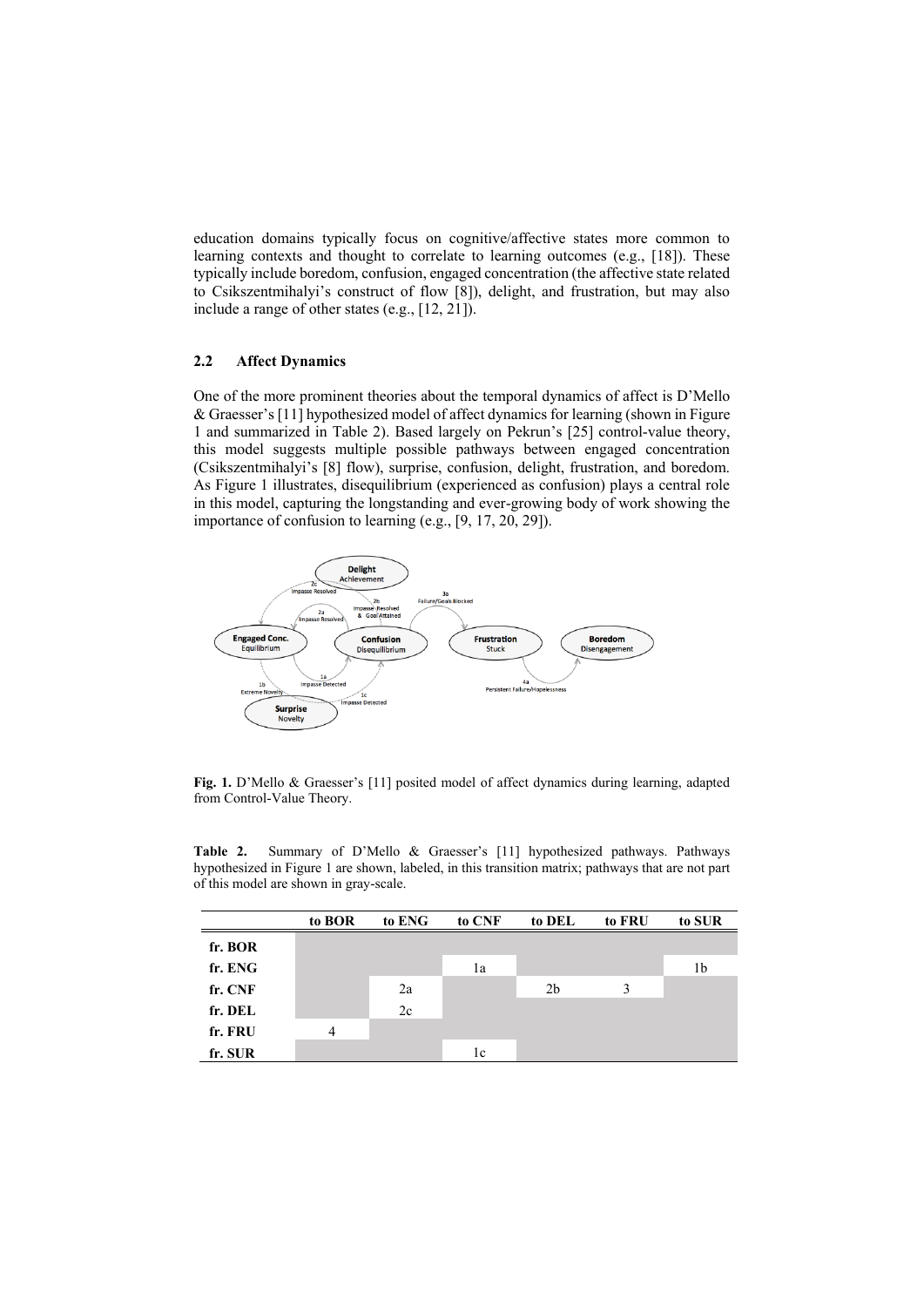Empirical research in affect dynamics, however, has found that other pathways may be common. D'Mello & Graesser [11] report two studies alongside their theoretical model. The first finds that only three of the hypothesized transitions (1a, 2a, and 3) occur at levels above chance, along with one pathway that was not hypothesized (boredom to frustration). The second finds empirical evidence for four of their hypothesized pathways (1a, 2a, 3, and 4), but also evidence for two pathways that were not hypothesized (boredom to frustration as well as frustration to flow). Other studies have also failed to closely match this theoretical model. For example, Rodrigo's [26] study of affect during Mathblaster found compelling evidence for only one of the hypothesized pathways (confusion to flow), and Guia et al., [16] found that in SQL-Tutor the hypothesized pathway of confusion to frustration was less likely than chance, while other hypothesized pathways were not significant at all.



**Fig. 2.** Pathways found in D'Mello & Graesser's (2012) empirical research.

Much of the other research on affect dynamics has differed from D'Mello & Graesser [11] by including self-transitions (when a learner remains in the same affective state from one observation to the next) in calculations. Baker, D'Mello, Rodrigo, & Graesser [2] found that boredom and engaged concentration were likely to be persistent, across three different learning environments. In another study, Rodrigo et al., [30] found only engaged concentration was likely to show persistence, while a similar study by Rodrigo et al. [28] found persistence for boredom, confusion, and engaged concentration. Andres and Rodrigo [1] found persistence for confusion, engaged concentration, and frustration, but Guia et al. [16] found no affective states were significantly more likely than chance to persist.

The picture becomes more complicated when additional affective states are included in the research. For example, Andres and Rodrigo [1] considered all of D'Mello and Graesser's [11] affective categories (boredom, confusion, delight, engaged concentration, delight, frustration, and surprise) when studying Physics Playground [31]), but also added six others (angry, anxious, curious, happy, pride, and sad). Likewise, McQuiggan et al. [21], working in the context of a narrative environment (Chrystal Island), consider ten affective states, including six of those in D'Mello and Graesser's [11] model (anxiety, boredom, confusion, delight, engaged concentration, and frustration) and four that were not (anger, excitement, fear, and sadness). Coding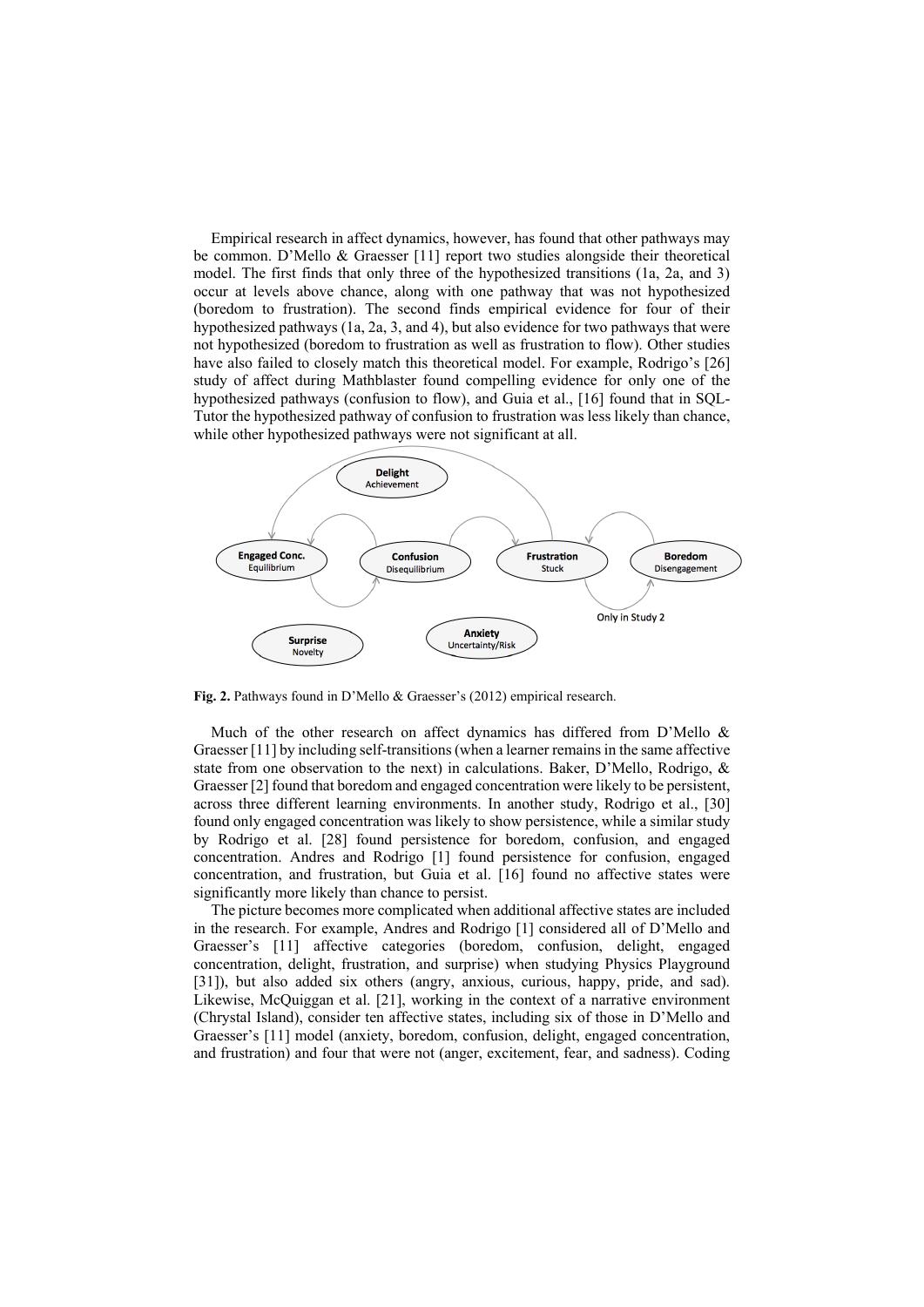with expanded lists of affective states may change the base rates of observed affective categories. Furthermore, using expanded lists of affective states may qualitatively change the nature of the coding in ways that are not fully captured by mathematical modeling.

# **3 Methods**

### **3.1 Learning Environment and Participants**

The learning environment observed in this study was vMedic (a.k.a. TC3Sim), a virtual world developed for the US Army by Engineering and Computer Simulations (ECS, Orlando Florida), which provides training in combat medicine and battlefield doctrine around medical first response. The system is administered through the Army Research Laboratory's modular GIFT framework [15]. In this study, 108 West Point cadets (ages of 18-22) were observed using the vMedic system (shown in Figure 3).



**Fig. 3.** Screenshot of vMedic scene where learner is expected to treat a combat victim.

## **3.2 Observation Protocol (BROMP)**

While trainees used vMedic, their affective states were observed and recorded using the Baker Rodrigo Ocumpaugh Monitoring Protocol (BROMP 2.0; [24]). BROMP is a momentary time sampling method where learners are observed individually, in a predetermined order. This ensures that each learner in an observation session is observed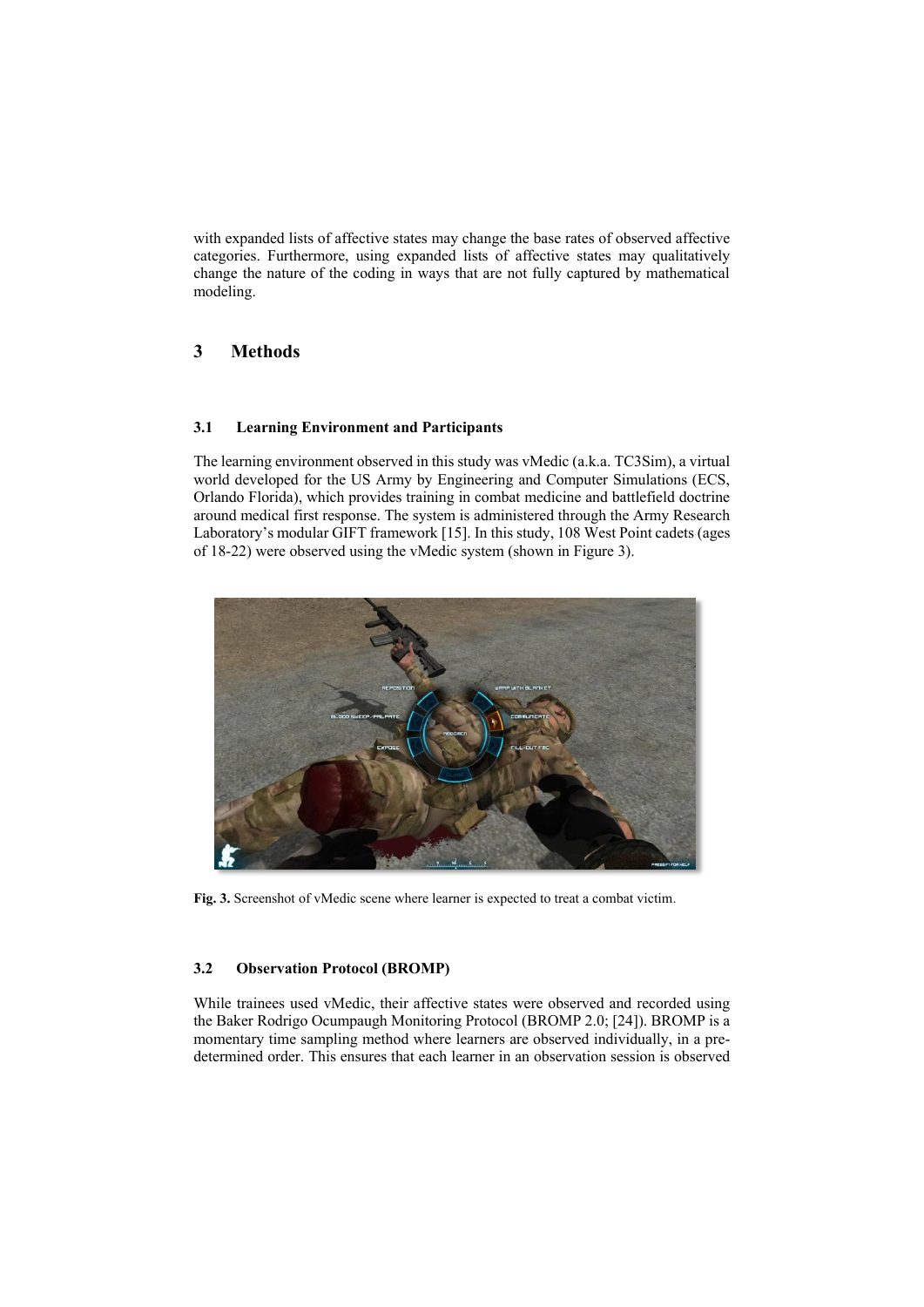at roughly the same frequency as all of his or her peers. Observations are conducted by a BROMP-certified coder using HART, an android application which enforces the sampling method and automatically provides a time stamp for each observation. Observers record two distinct, but simultaneous observations about each learner: his or her behavior (usually on-task, on-task conversation, off-task, or gaming the system) and his or her affective state (usually boredom, confusion, engaged concentration, delight, and frustration). Because of the nature of momentary time sampling methods, affective states which are brief in nature (e.g., Eureka moments) are typically more difficult to capture using BROMP, but it is possible to modify BROMP coding schemes to accommodate relevant constructs that may be environment-specific (e.g., [23]).

In this study two BROMP-certified observers coded for several of the more educationally common affective states (boredom, confusion, engaged concentration, frustration). Additionally, observers coded two constructs that are not typically used in BROMP coding schemes, surprise and anxiety. In this context, surprise reflected novel and unexpected experiences within the virtual world, such as an insurgent appearing from behind a building, rather than reflecting surprise with the learning content. Likewise, anxiety was related to (but distinct from) the observations that were coded as frustration. This distinction reflects previous research on fear and anger (e.g., [19]). vMedic often presents trainees with difficult or unresolvable medical situations, triggering a variety of different affective responses. Affective expressions by a learner that suggested caution or vigilance were coded as anxiety while those that reflected annoyance or defeat were coded as frustration.

#### **3.3 Data & Analysis (D'Mello's L)**

In total, 756 of individual observations of affect were recorded: 12 anxiety, 73 boredom, 174 confusion, 435 engaged concentration, 32 frustration, 29 surprise. The number of trainees being coded during these observations varied slightly from one observation session to the next, impacting the time it takes for an observer to return to a given learner. That is, the more learners being observed, the more time between observations of an individual learner, but on average, each learner was observed once every 122 seconds (stddev  $= 100.14$ ). In general, the different methods employed for collecting data for affect dynamics research has resulted in data with a variety of characteristics, with some studies using a protocol like this one, leading to regular but fairly lengthy gaps between observations. Other studies have used field observation protocols with many more observers, leading to denser observation but stronger observer effects. Still other studies have used voluntary self-report data, which sometimes is more continuous and other times is more fragmented, depending on the learner's willingness and ability to identify and express their emotions.

In order to examine the common pathways from one affective state to the next, we calculated D'Mello's L, the likelihood that a given affective state will transition to another affective state, [13]):

$$
L = \frac{P(NEXT|PREV) - P(NEXT)}{(1 - P(NEXT))}
$$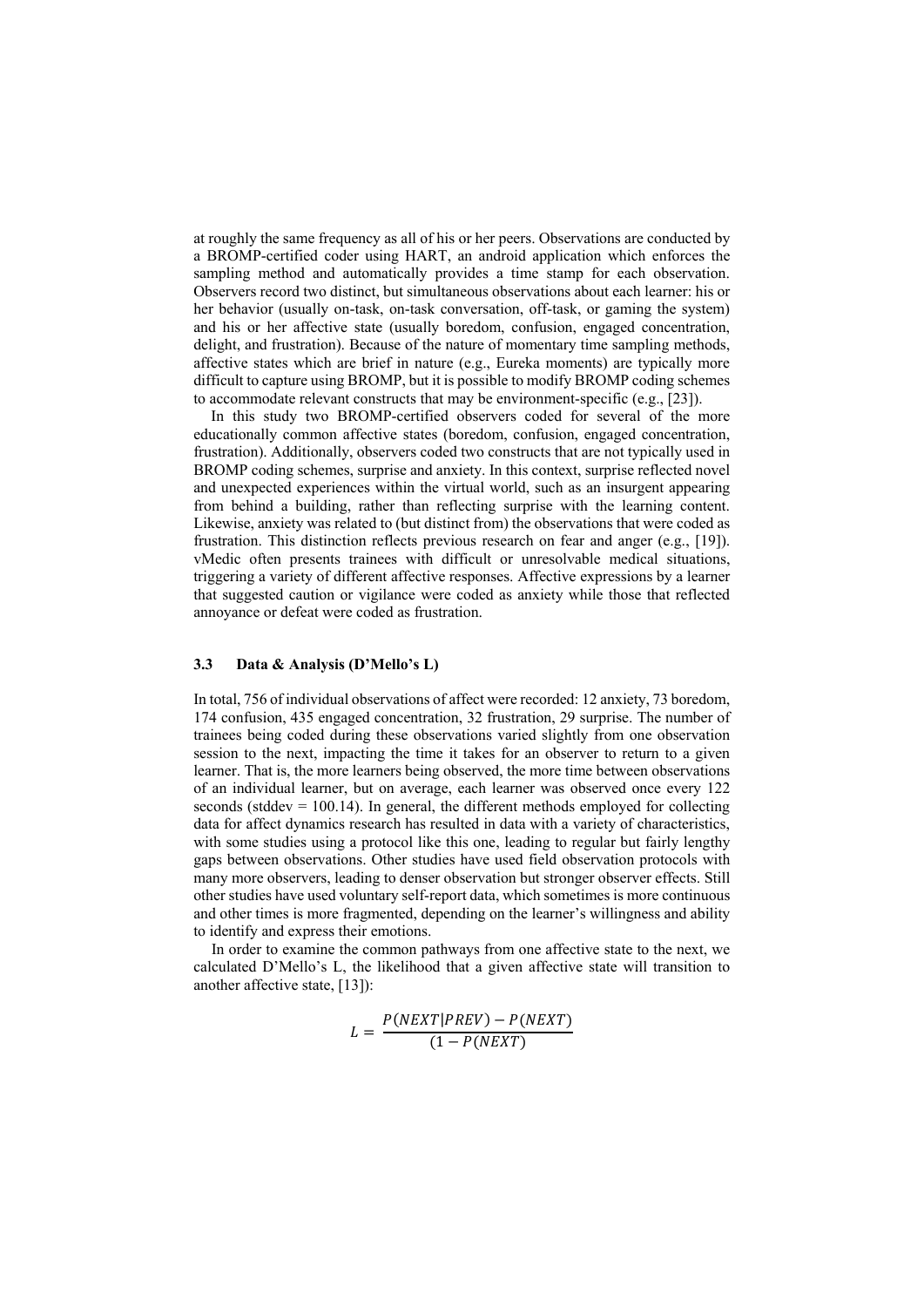This metric is conceptually similar to Cohen's Kappa, comparing a transition's frequency to the base rate of the affective state that is transitioned into. A value of zero for D'Mello's L indicates that a transition occurs no more frequently than would be expected from the overall proportion of time the destination affective state occurs. Values greater than zero indicate frequencies greater than chance, taking that base rate into account, with a value of one indicating that a specific transition always occurs. Values less than zero indicate a transition that is less likely than chance, with possible values of negative infinity. It is possible to determine whether a transition is statistically significantly more or less likely than chance by calculating a value of D'Mello's L for that transition for each learner, and then comparing those values of D'Mello's L to 0 (chance value) using a t-test for one sample (cf. [5]). Benjamini and Hochberg's [6] post-hoc corrections are used here to adjust for conducting large numbers of comparisons.

# **4 Results**

As discussed above, BROMP observations resulted in 756 observations, corresponding to 450 transitions (e.g., from anxiety to engaged concentration or from engaged concentration to confusion). Table 3 presents totals for each transition, which was then analyzed using D'Mello's L.

|         | to ANX         | to BOR       | to FLO       | to CNF       | to FRU       | to SUR       |            | total |
|---------|----------------|--------------|--------------|--------------|--------------|--------------|------------|-------|
| fr. ANX | $\bf{0}$       |              |              |              | $\mathbf{0}$ | $\theta$     |            | 2%    |
| fr. BOR |                | $\mathbf{0}$ | 27           | 175          | 4            | 3            | <i>210</i> | 47%   |
| fr. FLO | $\overline{4}$ | 32           | $\mathbf{0}$ | 61           | 14           | 10           | 121        | 27%   |
| fr. CNF | $\overline{2}$ | 9            | 51           | $\mathbf{0}$ | 8            |              | 77         | 17%   |
| fr. FRU | $\overline{2}$ |              |              | 4            | $\bf{0}$     | $\theta$     | 12         | 3%    |
| fr. SUR | $\theta$       | 5            | 14           | 4            | 0            | $\mathbf{0}$ | 23         | 5%    |
| total   | 9              | 48           | 102          | 245          | 26           | 20           | 450        |       |
|         | 2%             | 11%          | 23%          | 54%          | 6%           | 4%           |            |       |

**Table 3.** Transition matrix for the current study. Anxiety, which was not considered in D'Mello & Graesser's (2012) model, is highlighted in dark gray.

Results are presented in Table 4, using the same format as the presentation of previous research findings discussed above, for comparability (plus the category of anxiety – ANX). Only statistically significant results (given post-hoc controls) are reported, and those transitions that are statistically less likely than chance are given in red.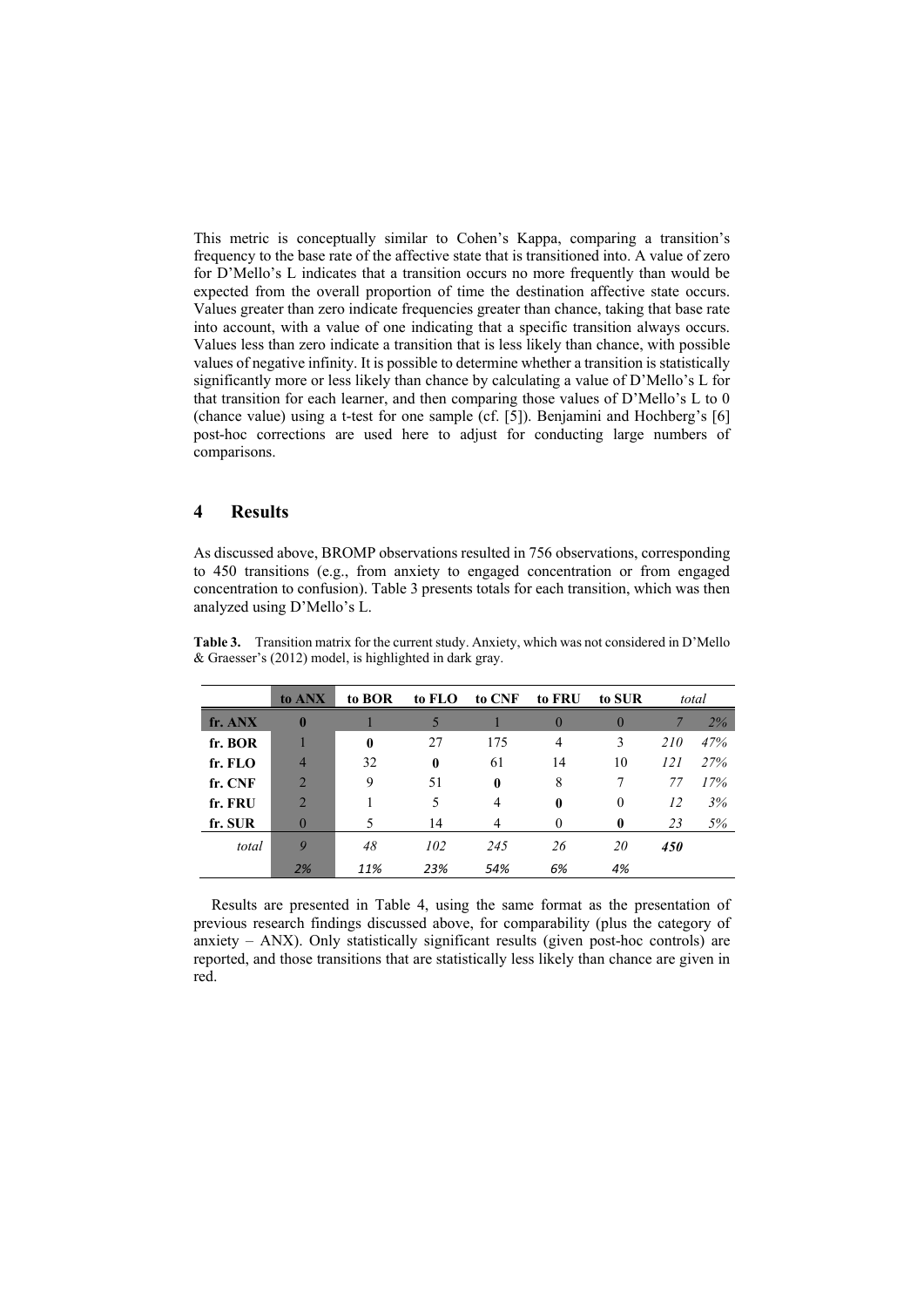**Table 4.** D'Mello's L values for the likelihood of transitions within vMedic. Only statistically significant results given post-hoc controls are reported, with transitions less likely than chance given in red. Pathways that were not predicted in D'Mello & Graesser's [11] model are given in gray, including pathways for anxiety, which are highlighted in darker gray.

|         | to ANX   | to BOR   | to FLO   | to CNF   | to FRU   | to SUR |
|---------|----------|----------|----------|----------|----------|--------|
| fr. ANX |          |          |          | $-0.268$ |          |        |
| fr. BOR |          | $-0.135$ |          | 0.325    |          |        |
| fr. FLO |          | 0.114    | $-0.916$ | 0.401    |          |        |
| fr. CNF |          |          | 0.375    | $-0.358$ |          |        |
| fr. FRU |          | $-0.078$ |          |          | $-0.066$ |        |
| fr. SUR | $-0.022$ |          |          |          |          |        |

In total, we found 11 statistically significant transitions, but only four (shown in Figure 3) were more likely than chance. Two of these reflect the hypothesized central role of confusion in learning (engaged concentration to confusion,  $L = 0.401$  and confusion to engaged concentration,  $L = 0.375$ ). There was also two links that had not been previously reported: a transition from engaged concentration to boredom  $(L =$ 0.114) and a transition from boredom to confusion ( $L = 0.325$ ). The link from engaged concentration to boredom suggests that vMedic is relatively unsuccessful at keeping learners engaged in a sustaining fashion (though it is unclear if this is due to features of the game or features of the population using it); however, the link from boredom to confusion suggests that enough events occur during gameplay to prevent boredom from becoming an enduring problem, unlike in other environments (e.g. [2]).



**Fig. 3.** Pathways found to be (positively) statistically significant in the current study, including the hypothesized loop between flow and confusion and the previously not hypothesized loop between flow and boredom.

Results for transitions that occur at levels below chance are shown in Figure 4. Note that this figure includes one of the transitions hypothesized in D'Mello and Graesser's [11] model to be more likely than chance, the transition from frustration to boredom.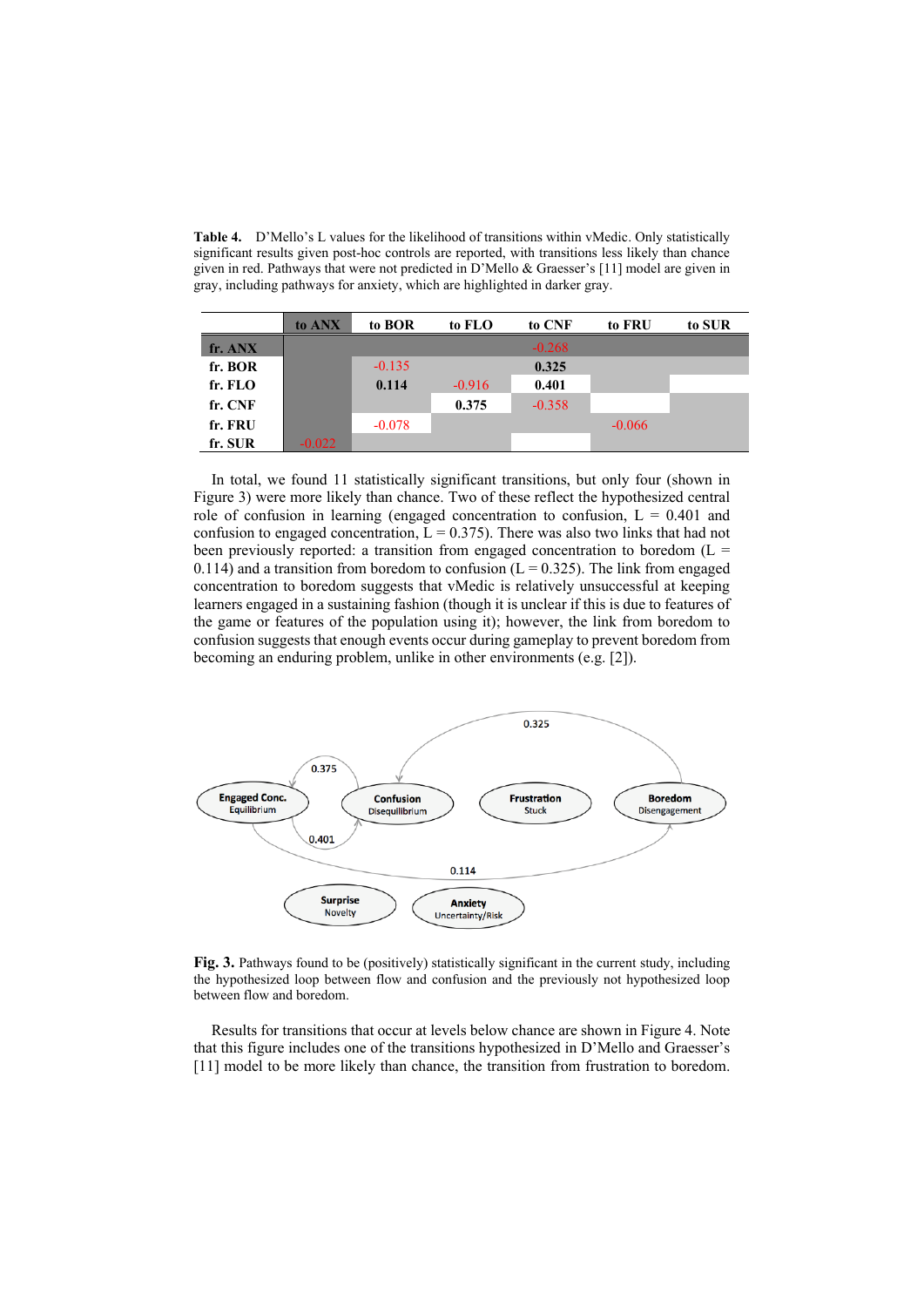Contrary to that model, this transition was statistically significantly less likely than chance in vMedic,  $L = -0.078$ . This result may be due to the population of Army cadets, who may be better able to regulate their responses to otherwise frustrating events than previously studied populations (e.g., middle-schoolers). Learners were also less likely to be anxious after being surprised, and less likely to be confused after being anxious, results which are statistically significant despite the relative infrequency of anxiety in this data set.



**Fig. 4.** Pathways found to be statistically less likely than chance in the current study.

One additional finding that is curious is the relatively low probability of learners staying in their current affective state, with self-transitions (a transition from a state to itself) being less likely than chance for all four of the most commonly studied affective states (boredom, engaged concentration, frustration, and confusion). This pattern is in contrast to most of the previous work on affect dynamics (e.g., [1, 26, 28, 30]), and may result from a combination between the fast pace of activity in vMedic, where learners switch activities with fairly high frequency, and the sampling rate of the BROMP method. However, it is worth noting that the former is a variable that has not been well controlled for in previous studies and that the latter has also varied widely from one research condition to another.

# **5 Conclusions**

In this paper, we study the dynamics of affect within the simulation vMedic, using BROMP field observation to measure affect, and conducting statistical significance testing on whether the D'Mello's L metric is different than zero across students, to determine which transitions are significantly less or more likely than chance. Our results differ from previous published results and a key theoretical model in showing a link from engaged concentration to boredom, a link from boredom to confusion, and the lack of a hypothesized link from frustration to boredom. In general, the difference of these results from this past work is probably attributable at least in part to differences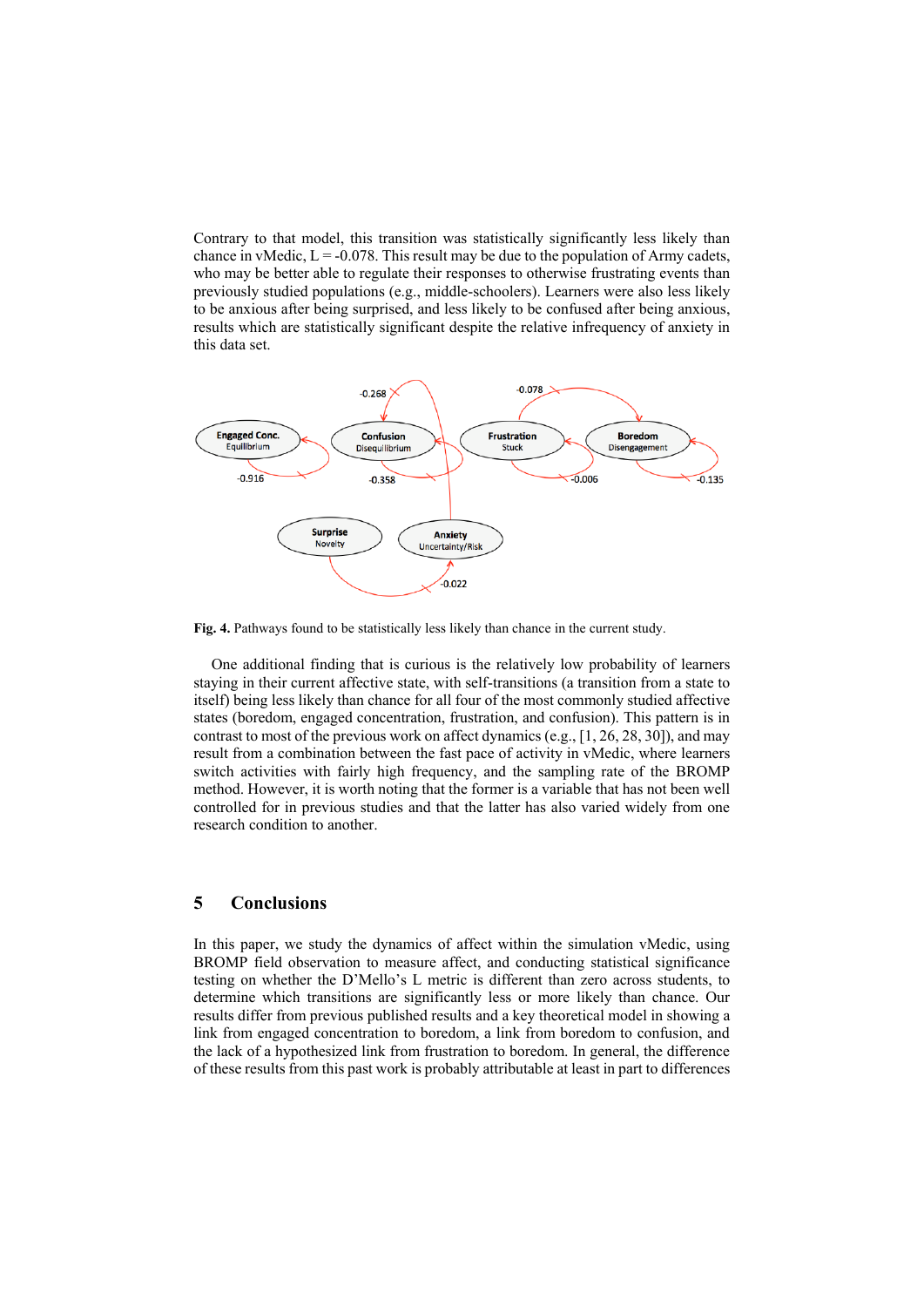between the populations (military cadets learning material relevant to their future compared to K-12 populations or undergraduates in lab studies learning material that is relatively arbitrary to them). A military cadet might be expected to have better selfregulatory skill than the other populations studied in the past, preventing frustration from becoming boredom. However, a military cadet might also be less engaged by a game than other populations, leading the fun of the game to quickly turn boring. We also find relatively low persistence of affect between observations, another contrast to past work. We hypothesize that this may be due to the relatively fast pace of change of activities within vMedic compared to many of the other environments studied.

Investigating these hypotheses is a valuable area for future work. But the broader question is: what factors determine the differences in affect dynamics between contexts and studies? With a range of published studies on affect dynamics, we see a range of patterns – and relatively few of those patterns are consistent across studies or consistent with the one theoretical model published (e.g.  $[11]$ ). Ultimately, it becomes worth asking whether affect dynamics are entirely contextual, or whether there are some patterns that reliably cut across studies. To the extent that affect dynamics *are* contextual, we need to ask what factors in the context best determine the patterns seen – is it the population? The system they are using? The design of the study? The method for measuring affect? The characteristics of individual students?

Determining the answer to these questions will be necessary to achieve the goals originally set for affect dynamics research, including the development of interventions that can improve learning outcomes. They will also allow us to build a more comprehensive theory of how affect develops and unfolds over time.

**Acknowledgments.** This research was supported by grant by the Army Research Lab #W911NF-13-2-0008.

### **References**

- 1. Andres J.M., Rodrigo M.M.T. (2014) The incidence & persistence of affective states while playing Newton's playground. *7th IEEE Interna'l Conf. Humanoid, Nanotechnology, Information Technology, Communication & Control, Environment, & Management*.
- 2. Baker RS, D'Mello SK, Rodrigo MM, Graesser AC. (2010) Better to be frustrated than bored: The incidence, persistence, and impact of learners' cognitive–affective states during interactions with three different computer-based learning environments. *International Journal of Human-Computer Studies.* 68(4):223-41.
- 3. Baker, R.S.J.d., Moore, G., Wagner, A., Kalka, J., Karabinos, M., Ashe, C., Yaron, D. (2011) The Dynamics Between Student Affect and Behavior Occuring Outside of Educational Software. *Proceedings of the 4th bi-annual International Conference on Affective Computing and Intelligent Interaction*.
- 4. Baker, R.S.J.d., Ocumpaugh, J. (2014) Interaction-Based Affect Detection in Educational Software. In R.A. Calvo, S.K. D'Mello, J. Gratch, A. Kappas (Eds.), *The Oxford Handbook of Affective Computing*. Oxford, UK: Oxford University Press.
- 5. Baker, R.S.J.d., Rodrigo, M.M.T., Xolocotzin, U.E. (2007) The Dynamics of Affective Transitions in Simulation Problem-Solving Environments. *Proceedings of the Second International Conference on Affective Computing and Intelligent Interaction* .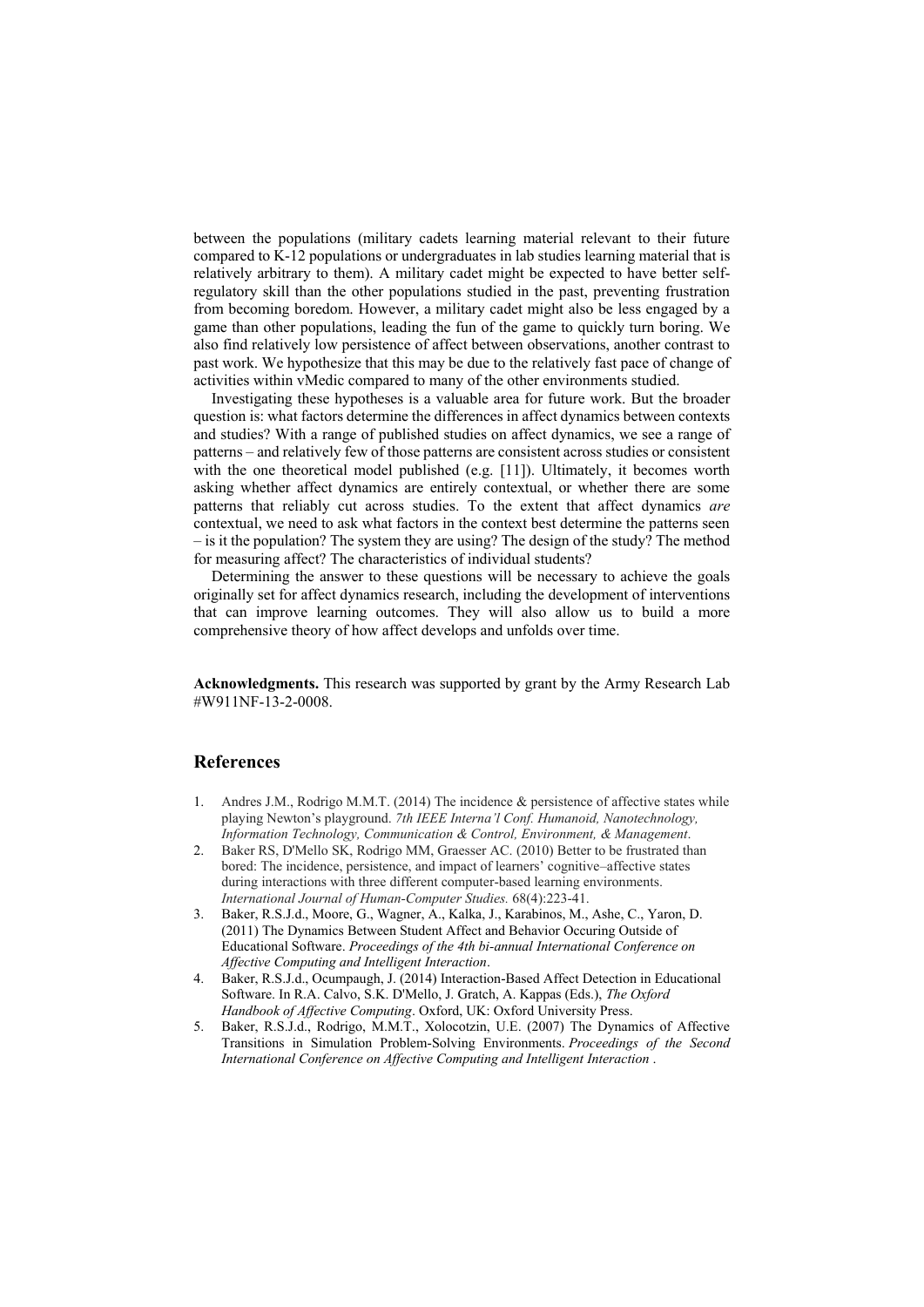- 6. Benjamini, Y., Hochberg, Y. (1995) Controlling the false discovery rate: a practical and powerful approach to multiple testing. *J. Royal Statistical Society. Series B (Methodological)*, 289-300.
- 7. Bosch, N., D'Mello, S. (2013) Sequential patterns of affective states of novice programmers. *The 1 st Workshop on AI-supported Ed. for Comp. Sci. (AIEDCS 2013)* 1-10.
- 8. Csikszentmihalyi, M. (1990) Flow: The psychology of optimal performance. *NY: Cambridge University Press*.
- 9. Craig S, Graesser A, Sullins J, Gholson B. (2004) Affect and learning: an exploratory look into the role of affect in learning with AutoTutor. *J. Educational Media.* 1;29(3):241-50.
- 10. D'Mello S.K., Craig, S.D., Gholson, B., Franklin, S., Picard, R., & Graesser, A.C. (2005) Integrating affect sensors in an intelligent tutoring system. In *Affective Interactions: The Computer in the Affective Loop Workshop at* (pp. 7-13).
- 11. D'Mello, S.K., Graesser, A. (2012) Dynamics of affective states during complex learning. *Learning and Instruction*, *22*(2), 145-157.
- 12. D'Mello, S.K., Person, N., & Lehman, B. (2009) Antecedent-Consequent Relationships & Cyclical Patterns between Affective States and Problem Solving Outcomes. *AIED*, 57-64.
- 13. D'Mello, S.K., Taylor, R.S., Graesser, A. (2007) Monitoring affective trajectories during complex learning. In Proc. 9th Annual Meeting of the Cognitive Science Study, 203–208.
- 14. Ekman, P. (1992) An argument for basic emotions. *Cog. & Emotion*, *6*(3-4), 169-200.
- 15. Goldberg, B., Brawner, K., Sottilare, R, Tarr, R., Billings, D., & Malone, N. (2012) Use of Evidence-based Strategies to Enhance the Extensibility of Adaptive Tutoring Technologies. Interservice/Industry Training, Simulation, & Education Conf. (I/ITSEC).
- 16. Guia, T.F.G., Sugay, J.O., Rodrigo, M.M.T., Macam, F.J.P., Dagami, M.M.C., Mitrovic, A. (2011) Transitions of Affective States in an Intelligent Tutoring System. *Proc. of the Philippine Computing Society,* 31-35.
- 17. Lehman B, D'Mello S, Graesser A. (2012) Confusion and complex learning during interactions with computer learning environments. *The Internet & Higher Education*. 15(3):184-94.
- 18. Lehman, B., Matthews, M., D'Mello, S., Person, N. (2008) What are you feeling? Investigating student affective states during expert human tutoring sessions. *Proc. of the International Conference on Intelligent Tutoring Systems*. Springer: Berlin*,* 50-59.
- 19. Lerner, J., Keltner, D. (2001) Fear, anger, and risk. *Journal of Personality and Social Psychology*, *81*(1), 146.
- 20. Liu, Z., Pataranutaporn, V., Ocumpaugh, J., Baker, R.S.J.d. (2013) Sequences of Frustration and Confusion, and Learning. *Proceedings of the 6th International Conference on Educational Data Mining*, 114-120.
- 21. McQuiggan, S.W., Robison, J. L., & Lester, J. C. (2010) Affective transitions in narrativecentered learning environments. *Educational Technology & Society*, *13*(1), 40-53.
- 22. Ocumpaugh, J., Baker, R., Gowda, S., Heffernan, N., Heffernan, C. (2014) Population validity for Educational Data Mining models: A case study in affect detection. *British Journal of Educational Technology, 45* (3), 487-501.
- 23. Ocumpaugh, J., Baker, R.S., Kamarainen, A.M., Metcalf, S.J. (2014) Modifying Field Observation Methods on the Fly: Metanarrative and Disgust in an Environmental MUVE. *Proceedings of PALE 2013: The 4th International Workshop on Personalization Approaches in Learning Environments*, 49-54.
- 24. Ocumpaugh, J., Baker, R.S., Rodrigo, M.M.T. (2015) *Baker Rodrigo Ocumpaugh Monitoring Protocol (BROMP) 2.0 Technical and Training Manual.*. Technical Report. New York, NY: Teachers College, Columbia University. Manila, Philippines: Ateneo Laboratory for the Learning Sciences.
- 25. Pekrun, R. (2006) The control-value theory of achievement emotions: Assumptions, corollaries, and implications for educational research and practice. *Educational Psychology Review*, *18*(4), 315-341.